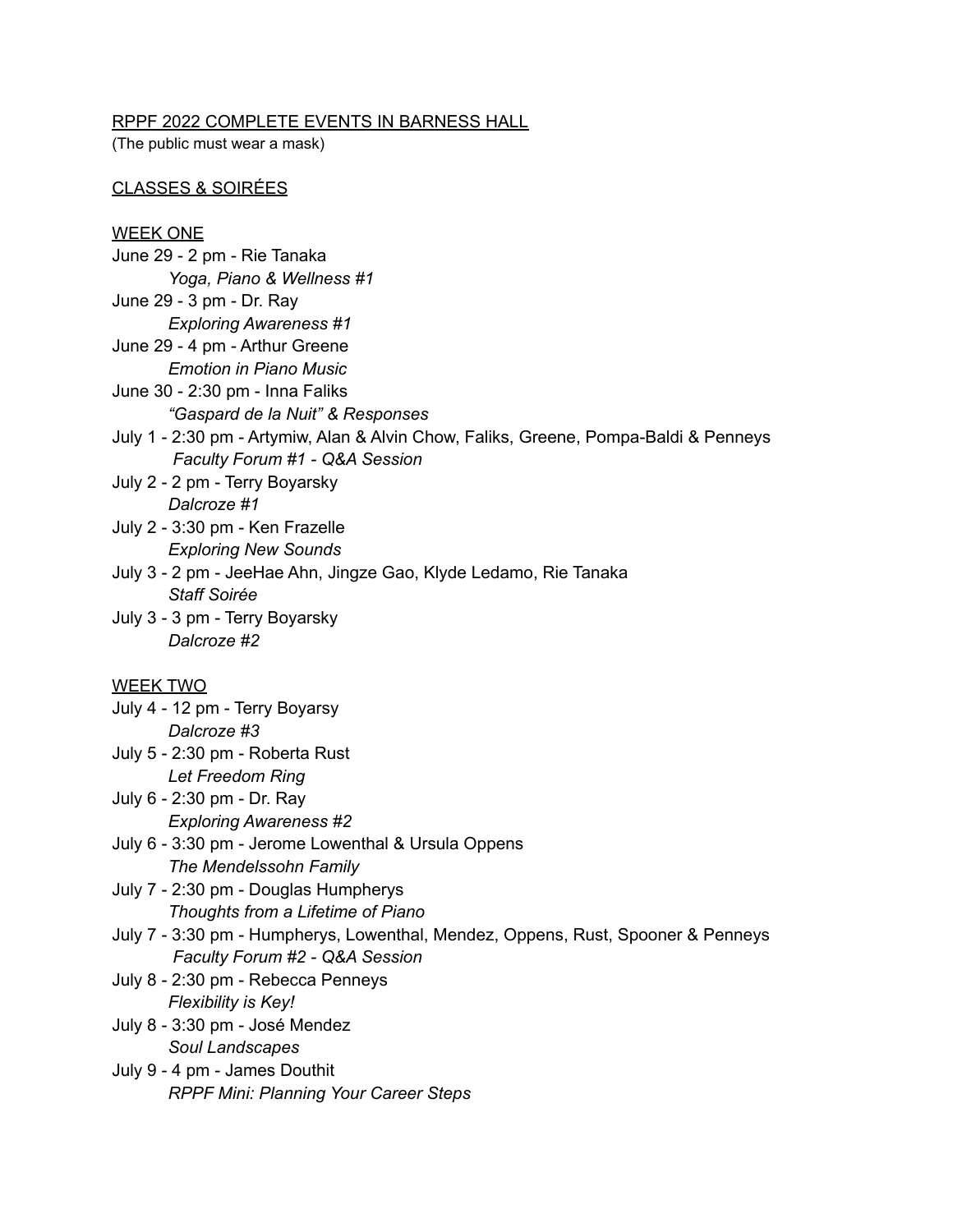WEEK THREE

July 12 - 1:30 pm - Rie Tanaka *Yoga, Piano & Wellness #2*

July 12 - 2:30 pm - Christopher Harding *The Face & Soul of Beethoven*

July 12 - 3:30 pm - Brown, Harding, Ioudenitch, Lewin, Plano, Rachmanov, Schein & Penneys *Faculty Forum #3 - Q&A Session*

July 13 - 2:30 pm - Michael Lewin *César Franck: Prelude, Chorale & Fugue* July 14 - 2:30 pm - Ann Schein

*Different Worlds of Chopin and Schumann*

July 15 - 2:30 pm Dmitry Rachmanov *Alexander Scriabin @ 150*

July 16 - 2 pm - Student Showcase Concert *Featuring All 39 Festival Pianists*

July 17 - 11 am - Dr. Ray *Wellness as a Way of Life*

July 17 - 12 pm - 2 Piano 8 Hand Extravaganza! *What pianos and pianists do for fun!*

### MASTERCLASSES - BARNESS HALL

#### WEEK ONE

June 29 - 6:30 pm - Antonio Pompa-Baldi June 30 - 3:30 pm - Rebecca Penneys June 30 - 6:30 pm - Lydia Artymiw July 1 - 3:30 pm - Inna Faliks July 1 - 6:30 pm - Arthur Greene July 2 - 6:00 pm - Alan and Alvin Chow

#### WEEK TWO

- July 5 3:30 pm Steven Spooner July 5 - 6:30 pm - Ursula Oppens July 6 - 6:30 pm - Roberta Rust July 7 - 6:30 pm - Jerome Lowenthal
- July 8 6:30 pm Douglas Humpherys
- July 9 6:30 pm José Mendez

#### WEEK THREE

July 12 - 6:30 pm - Dmitry Rachmanov

July 13 - 3:30 pm - Ann Schein

July 13 - 6:30 pm - Stanislav Ioudenitch

July 14 - 3:30 pm - Kathryn Brown